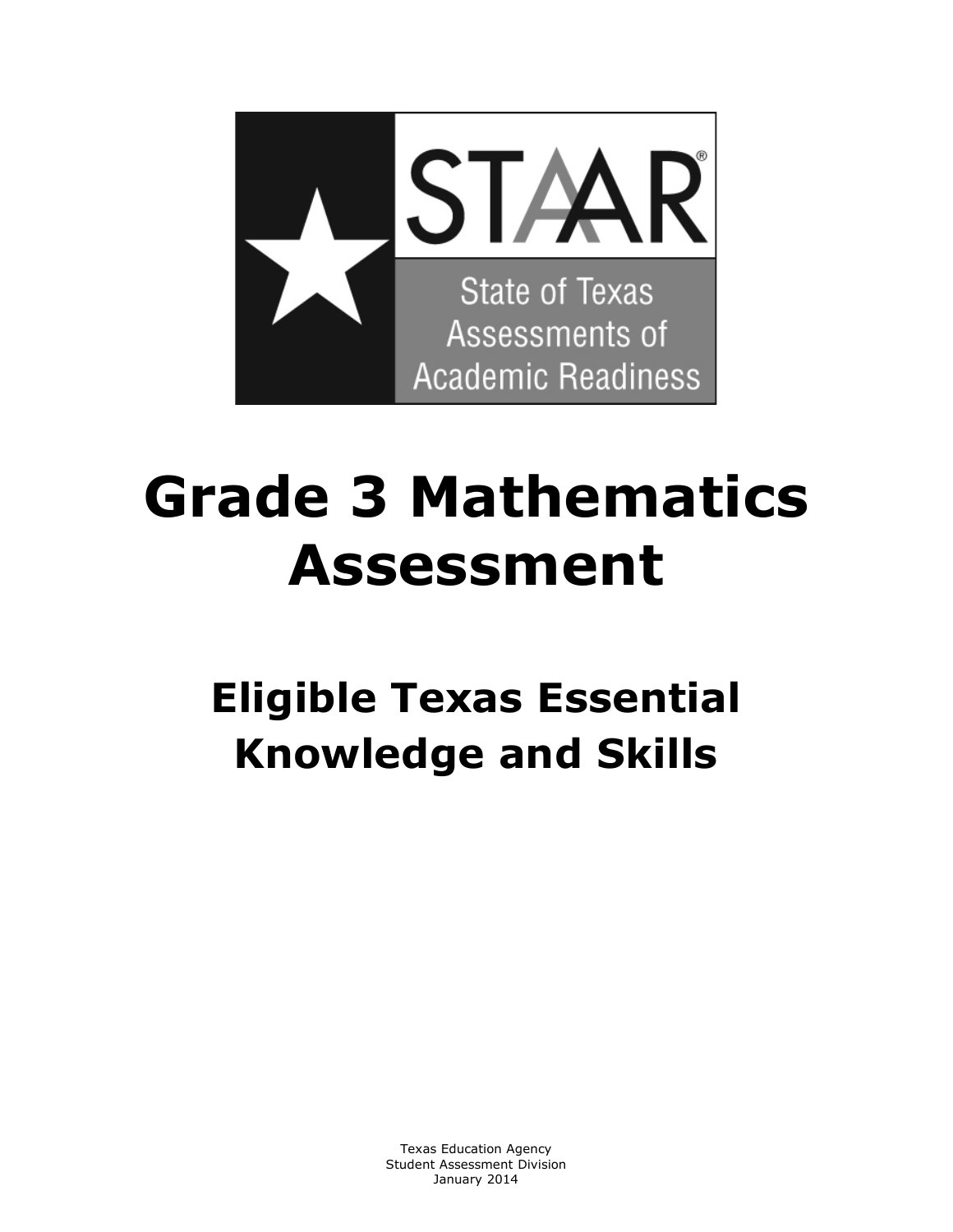# **STAAR Grade 3 Mathematics Assessment**

#### **Mathematical Process Standards**

**These student expectations will not be listed under a separate reporting category. Instead, they will be incorporated into test questions across reporting categories since the application of mathematical process standards is part of each knowledge statement.** 

- (3.1) **Mathematical process standards.** The student uses mathematical processes to acquire and demonstrate mathematical understanding. The student is expected to
	- (A) apply mathematics to problems arising in everyday life, society, and the workplace;
	- (B) use a problem-solving model that incorporates analyzing given information, formulating a plan or strategy, determining a solution, justifying the solution, and evaluating the problem-solving process and the reasonableness of the solution;
	- (C) select tools, including real objects, manipulatives, paper and pencil, and technology as appropriate, and techniques, including mental math, estimation, and number sense as appropriate, to solve problems;
	- (D) communicate mathematical ideas, reasoning, and their implications using multiple representations, including symbols, diagrams, graphs, and language as appropriate;
	- (E) create and use representations to organize, record, and communicate mathematical ideas;
	- (F) analyze mathematical relationships to connect and communicate mathematical ideas; and
	- (G) display, explain, and justify mathematical ideas and arguments using precise mathematical language in written or oral communication.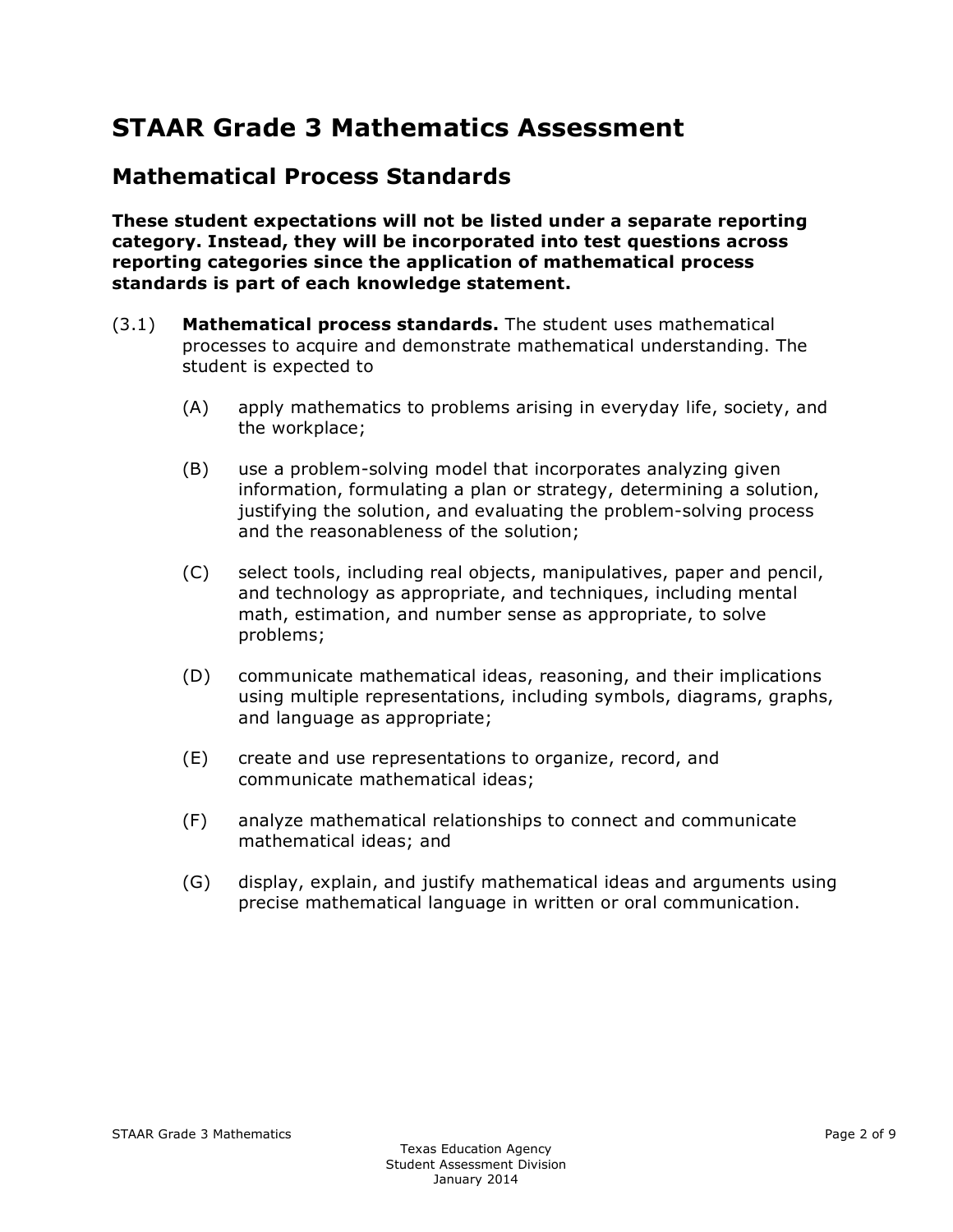# **Reporting Category 1: Numerical Representations and Relationships**

#### **The student will demonstrate an understanding of how to represent and manipulate numbers and expressions.**

- (3.2) **Number and operations.** The student applies mathematical process standards to represent and compare whole numbers and understand relationships related to place value. The student is expected to
	- $(A)$  compose and decompose numbers up to 100,000 as a sum of so many ten thousands, so many thousands, so many hundreds, so many tens, and so many ones using objects, pictorial models, and numbers, including expanded notation as appropriate; *Readiness Standard*
	- (B) describe the mathematical relationships found in the base-10 place value system through the hundred thousands place; *Supporting Standard*
	- (C) represent a number on a number line as being between two consecutive multiples of 10; 100; 1,000; or 10,000 and use words to describe relative size of numbers in order to round whole numbers; and *Supporting Standard*
	- (D) compare and order whole numbers up to 100,000 and represent comparisons using the symbols >, <, or =. *Readiness Standard*
- (3.3) **Number and operations.** The student applies mathematical process standards to represent and explain fractional units. The student is expected to
	- (A) represent fractions greater than zero and less than or equal to one with denominators of 2, 3, 4, 6, and 8 using concrete objects and pictorial models, including strip diagrams and number lines; *Supporting Standard*
	- (B) determine the corresponding fraction greater than zero and less than or equal to one with denominators of 2, 3, 4, 6, and 8 given a specified point on a number line; *Supporting Standard*
	- (C) explain that the unit fraction 1/*b* represents the quantity formed by one part of a whole that has been partitioned into *b* equal parts where *b* is a non-zero whole number; *Supporting Standard*
	- (D) compose and decompose a fraction *a*/*b* with a numerator greater than zero and less than or equal to *b* as a sum of parts 1/*b*; *Supporting Standard*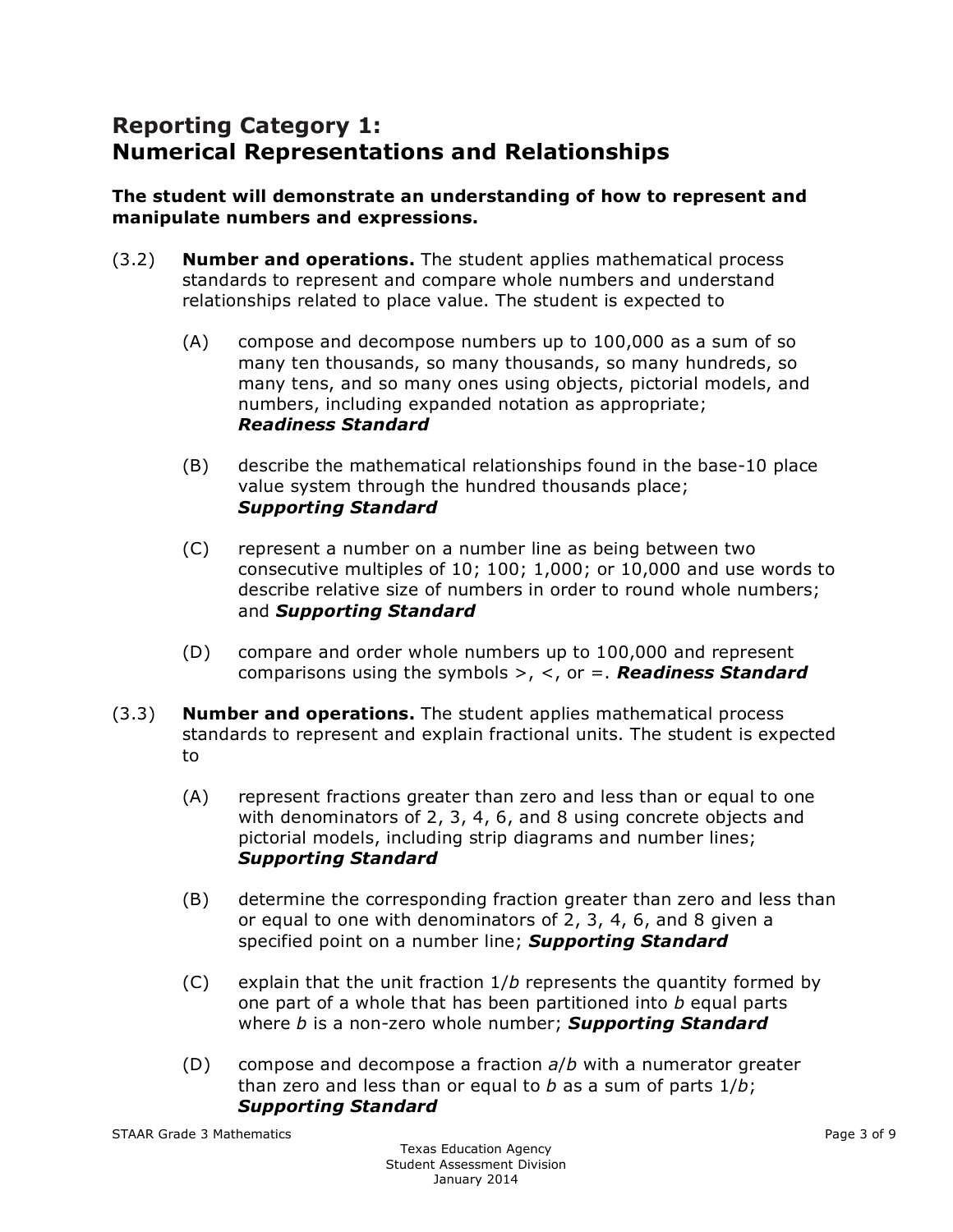- (E) solve problems involving partitioning an object or a set of objects among two or more recipients using pictorial representations of fractions with denominators of 2, 3, 4, 6, and 8; *Supporting Standard*
- (F) represent equivalent fractions with denominators of 2, 3, 4, 6, and 8 using a variety of objects and pictorial models, including number lines; *Readiness Standard*
- (G) explain that two fractions are equivalent if and only if they are both represented by the same point on the number line or represent the same portion of a same size whole for an area model; and *Supporting Standard*
- (H) compare two fractions having the same numerator or denominator in problems by reasoning about their sizes and justifying the conclusion using symbols, words, objects, and pictorial models. *Readiness Standard*
- (3.4) **Number and operations.** The student applies mathematical process standards to develop and use strategies and methods for whole number computations in order to solve problems with efficiency and accuracy. The student is expected to
	- (I) determine if a number is even or odd using divisibility rules. *Supporting Standard*
- (3.7) **Geometry and measurement.** The student applies mathematical process standards to select appropriate units, strategies, and tools to solve problems involving customary and metric measurement. The student is expected to
	- (A) represent fractions of halves, fourths, and eighths as distances from zero on a number line. *Supporting Standard*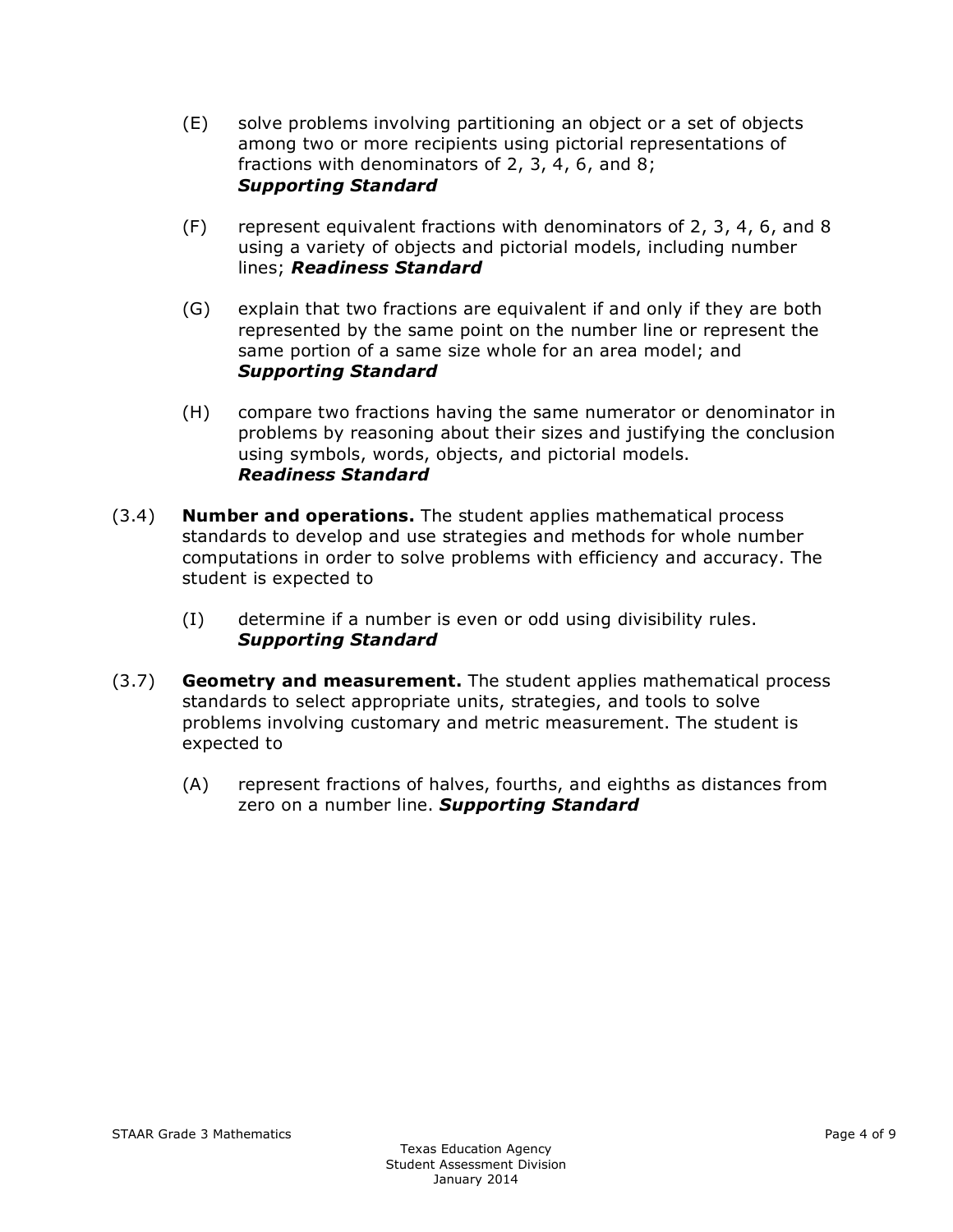# **Reporting Category 2: Computations and Algebraic Relationships**

#### **The student will demonstrate an understanding of how to perform operations and represent algebraic relationships.**

- (3.4) **Number and operations.** The student applies mathematical process standards to develop and use strategies and methods for whole number computations in order to solve problems with efficiency and accuracy. The student is expected to
	- (A) solve with fluency one-step and two-step problems involving addition and subtraction within 1,000 using strategies based on place value, properties of operations, and the relationship between addition and subtraction; *Readiness Standard*
	- (B) round to the nearest 10 or 100 or use compatible numbers to estimate solutions to addition and subtraction problems; *Supporting Standard*
	- (D) determine the total number of objects when equally sized groups of objects are combined or arranged in arrays up to 10 by 10; *Supporting Standard*
	- (E) represent multiplication facts by using a variety of approaches such as repeated addition, equal-sized groups, arrays, area models, equal jumps on a number line, and skip counting; *Supporting Standard*
	- $(F)$  recall facts to multiply up to 10 by 10 with automaticity and recall the corresponding division facts; *Supporting Standard*
	- (G) use strategies and algorithms, including the standard algorithm, to multiply a two-digit number by a one-digit number. Strategies may include mental math, partial products, and the commutative, associative, and distributive properties; *Supporting Standard*
	- (H) determine the number of objects in each group when a set of objects is partitioned into equal shares or a set of objects is shared equally; *Supporting Standard*
	- (J) determine a quotient using the relationship between multiplication and division; and *Supporting Standard*
	- (K) solve one-step and two-step problems involving multiplication and division within 100 using strategies based on objects; pictorial models, including arrays, area models, and equal groups; properties of operations; or recall of facts. *Readiness Standard*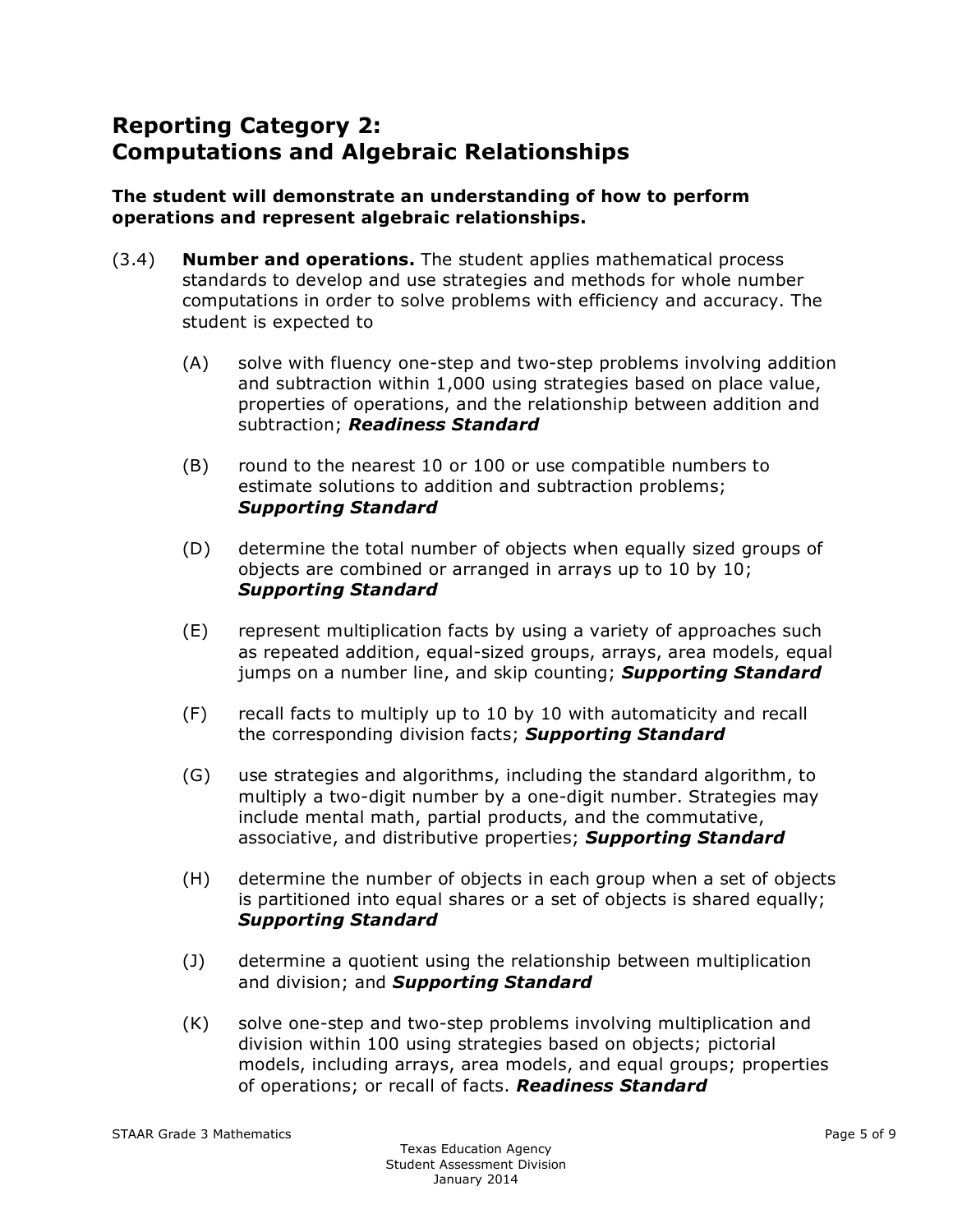- (3.5) **Algebraic reasoning.** The student applies mathematical process standards to analyze and create patterns and relationships. The student is expected to
	- (A) represent one- and two-step problems involving addition and subtraction of whole numbers to 1,000 using pictorial models, number lines, and equations; *Readiness Standard*
	- (B) represent and solve one- and two-step multiplication and division problems within 100 using arrays, strip diagrams, and equations; *Readiness Standard*
	- (C) describe a multiplication expression as a comparison such as  $3 \times 24$ represents 3 times as much as 24; *Supporting Standard*
	- (D) determine the unknown whole number in a multiplication or division equation relating three whole numbers when the unknown is either a missing factor or product; and *Supporting Standard*
	- (E) represent real-world relationships using number pairs in a table and verbal descriptions. *Readiness Standard*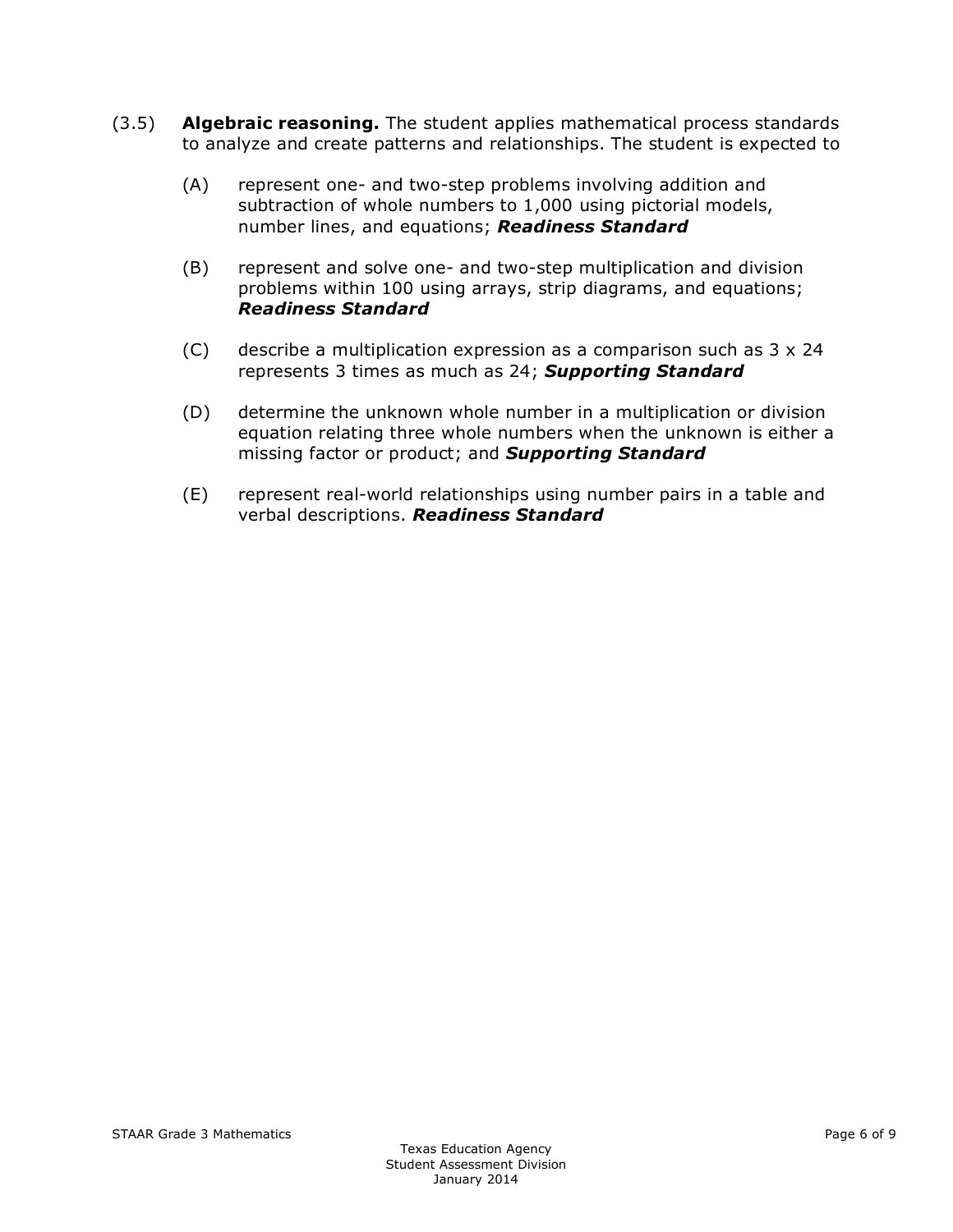# **Reporting Category 3: Geometry and Measurement**

#### **The student will demonstrate an understanding of how to represent and apply geometry and measurement concepts.**

- (3.6) **Geometry and measurement.** The student applies mathematical process standards to analyze attributes of two-dimensional geometric figures to develop generalizations about their properties. The student is expected to
	- (A) classify and sort two- and three-dimensional figures, including cones, cylinders, spheres, triangular and rectangular prisms, and cubes, based on attributes using formal geometric language; *Readiness Standard*
	- (B) use attributes to recognize rhombuses, parallelograms, trapezoids, rectangles, and squares as examples of quadrilaterals and draw examples of quadrilaterals that do not belong to any of these subcategories; *Supporting Standard*
	- (C) determine the area of rectangles with whole number side lengths in problems using multiplication related to the number of rows times the number of unit squares in each row; *Readiness Standard*
	- (D) decompose composite figures formed by rectangles into nonoverlapping rectangles to determine the area of the original figure using the additive property of area; and *Supporting Standard*
	- (E) decompose two congruent two-dimensional figures into parts with equal areas and express the area of each part as a unit fraction of the whole and recognize that equal shares of identical wholes need not have the same shape. *Supporting Standard*
- (3.7) **Geometry and measurement.** The student applies mathematical process standards to select appropriate units, strategies, and tools to solve problems involving customary and metric measurement. The student is expected to
	- (B) determine the perimeter of a polygon or a missing length when given perimeter and remaining side lengths in problems; *Readiness Standard*
	- (C) determine the solutions to problems involving addition and subtraction of time intervals in minutes using pictorial models or tools such as a 15-minute event plus a 30-minute event equals 45 minutes; *Supporting Standard*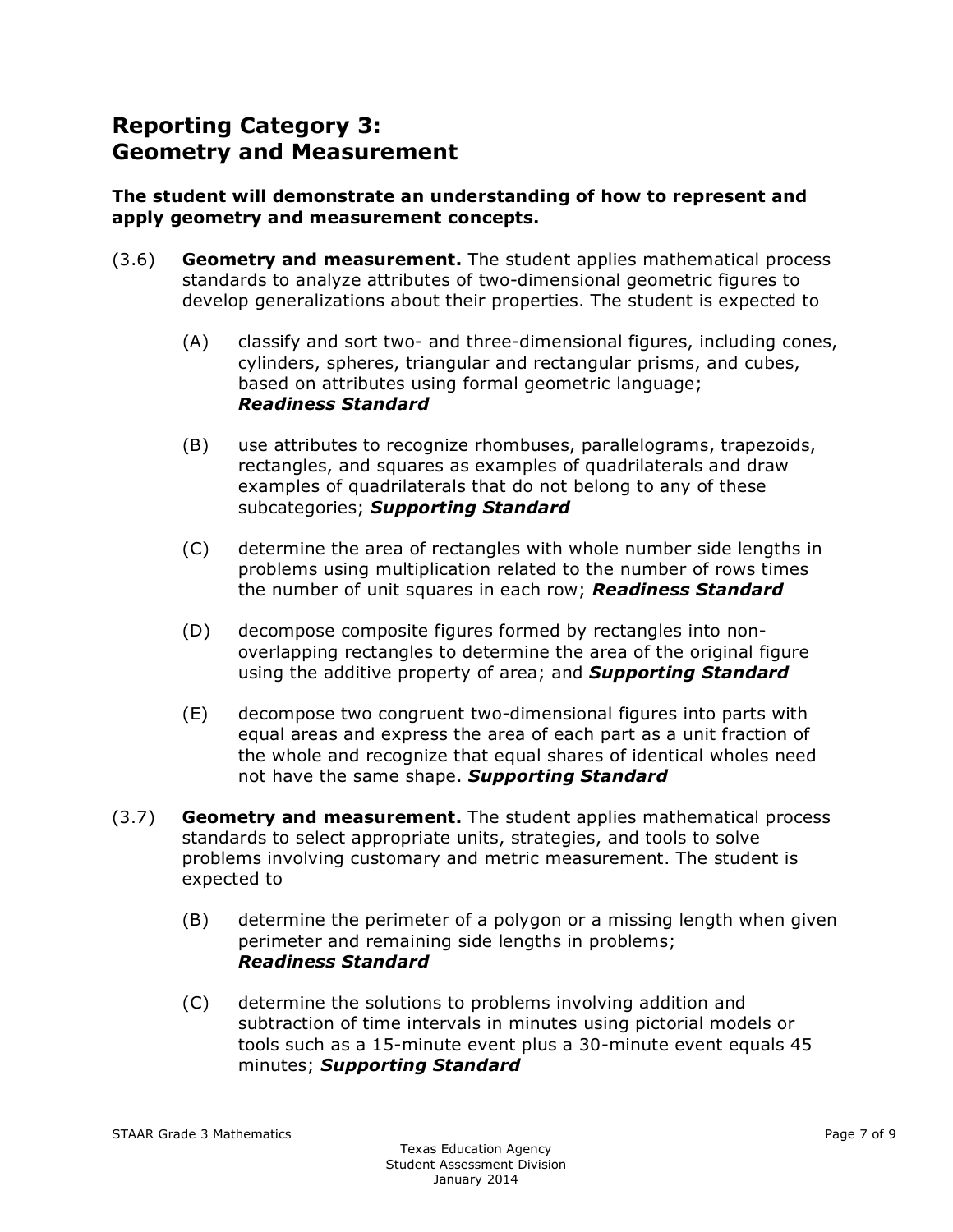- (D) determine when it is appropriate to use measurements of liquid volume (capacity) or weight; and *Supporting Standard*
- (E) determine liquid volume (capacity) or weight using appropriate units and tools. *Supporting Standard*